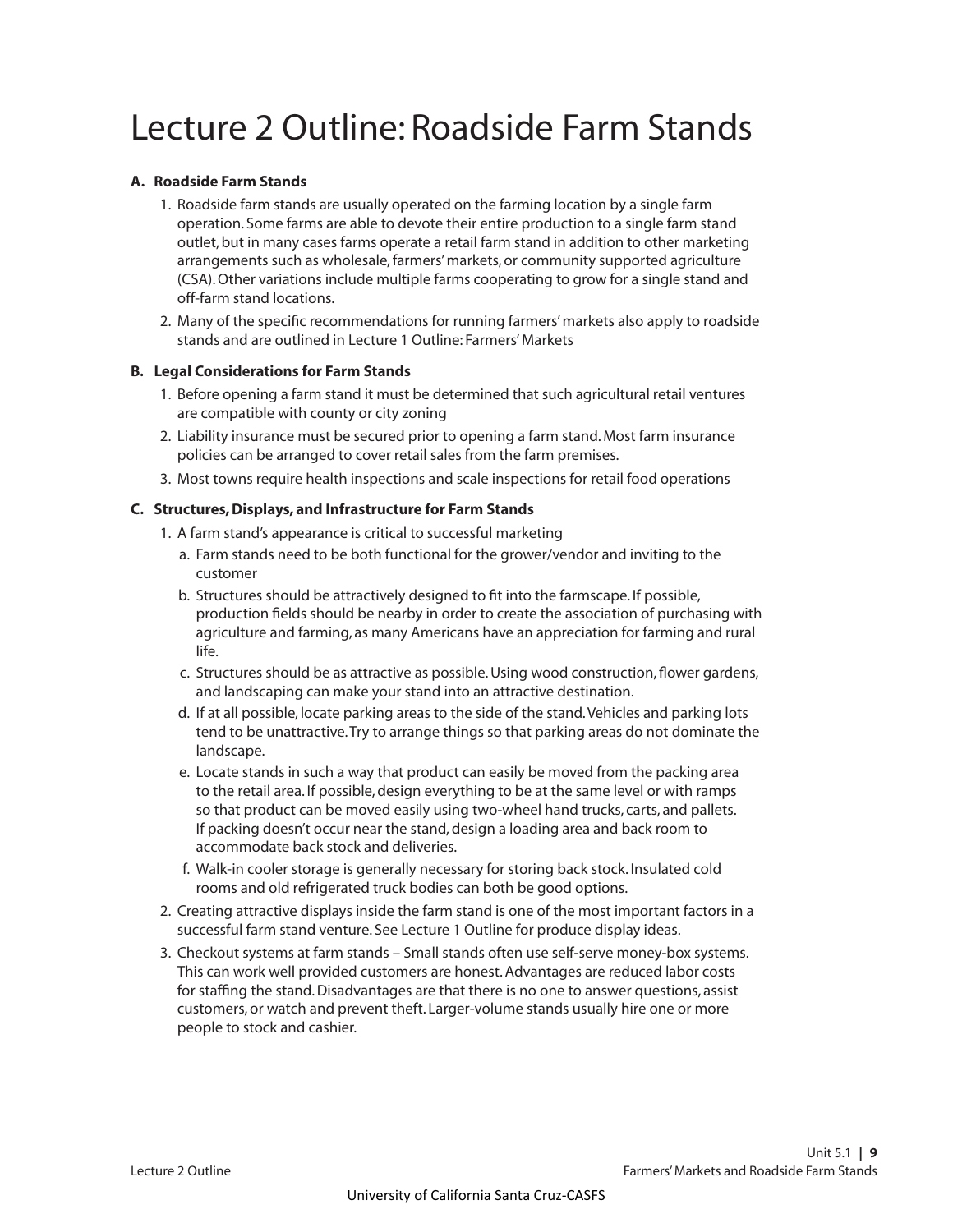#### **D. "Purchasing-In" Produce and Value-Added Products**

- 1. Some stands sell only produce and products grown or made on the farm. Many other farmers find that it is not economically sensible to grow all of the possible crops that ideally would be offered. Growers will therefore purchase additional produce and/or other products to supplement produce grown on the farm.
	- a. Example: Many small-scale farmers find it unprofitable to grow sweet corn on a small scale, but find that sales of other produce are compromised if sweet corn is not offered. In response, small-scale growers will often purchase fresh corn from other growers producing sweet corn at a larger scale and resell it at their farm stands.
- 2. When purchasing produce for resale, farm stand business owners must establish guidelines for sourcing products. Some local growers only purchase in certified organic or locallyproduced products or both. Providing as much information as possible to stand consumers regarding the origin and growing practices is suggested, as many consumers now seek to support regional economic viability in agriculture.
- 3. Supplementing produce grown on the farm with other products can greatly enhance customer interest and therefore the economic viability of farm stands. E.g., bread, local honey, maple syrup, local milk, crafts, jams, pickles, etc., can expand the farm stand's offerings. Some stands add a processing kitchen and make their own value-added products from farm produce (e.g., preserves), while others simply sell the products of other businesses. Another option is to rent space in a commercial processing kitchen in order to make value-added products for a farm stand.
	- a. Sales of product that is purchased and resold should be tracked and inventoried. For self-serve stands a weekly inventory of "grocery" type products can help keep track of sales categories. For staffed stands, a register system should be able to keep track of product sales by category.

## **E. Pricing Strategies**

- 1. Establishing fair and reliable pricing strategies is essential for successful farm stand marketing
- 2. Defining costs of production The most important initial consideration is to know (as accurately as possible) what your production costs are. Though often difficult to develop and maintain, a record system that gives production costs for each item should be created. Prices should be set to at least cover these costs. Don't forget to account for shrinkage and other losses. Base yield expectations on long-term average yield information.
- 3. Mark-up Provide a mark-up that covers the cost of either purchasing-in or growing a product, and then 30–50% for profit
- 4. Some farmers sell certain crops as "loss leaders" either at or below cost in order to attract customers, who then spend money buying other things that make up for the poor return on the loss leader

#### **F. Special Marketing Strategies**

 Using special marketing strategies can help enhance farm stand marketing efforts. Using the web, providing farm stand membership options, and using pick-your-own crops in conjunction with the usual farm stand offerings are all options that can be added to increase direct market sales.

 1. The world wide web/internet – The web in an important marketing tool. At a minimum, a basic web site that provides background information on the stand and farm, crops and seasonal information, hours of operation, and directions to the farm should be established. A web page should be linked with local farming nonprofits and related food groups. The web can also be used to allow pre-ordering of produce by customers, web-based bill paying, and sales of farm stand products by mail order.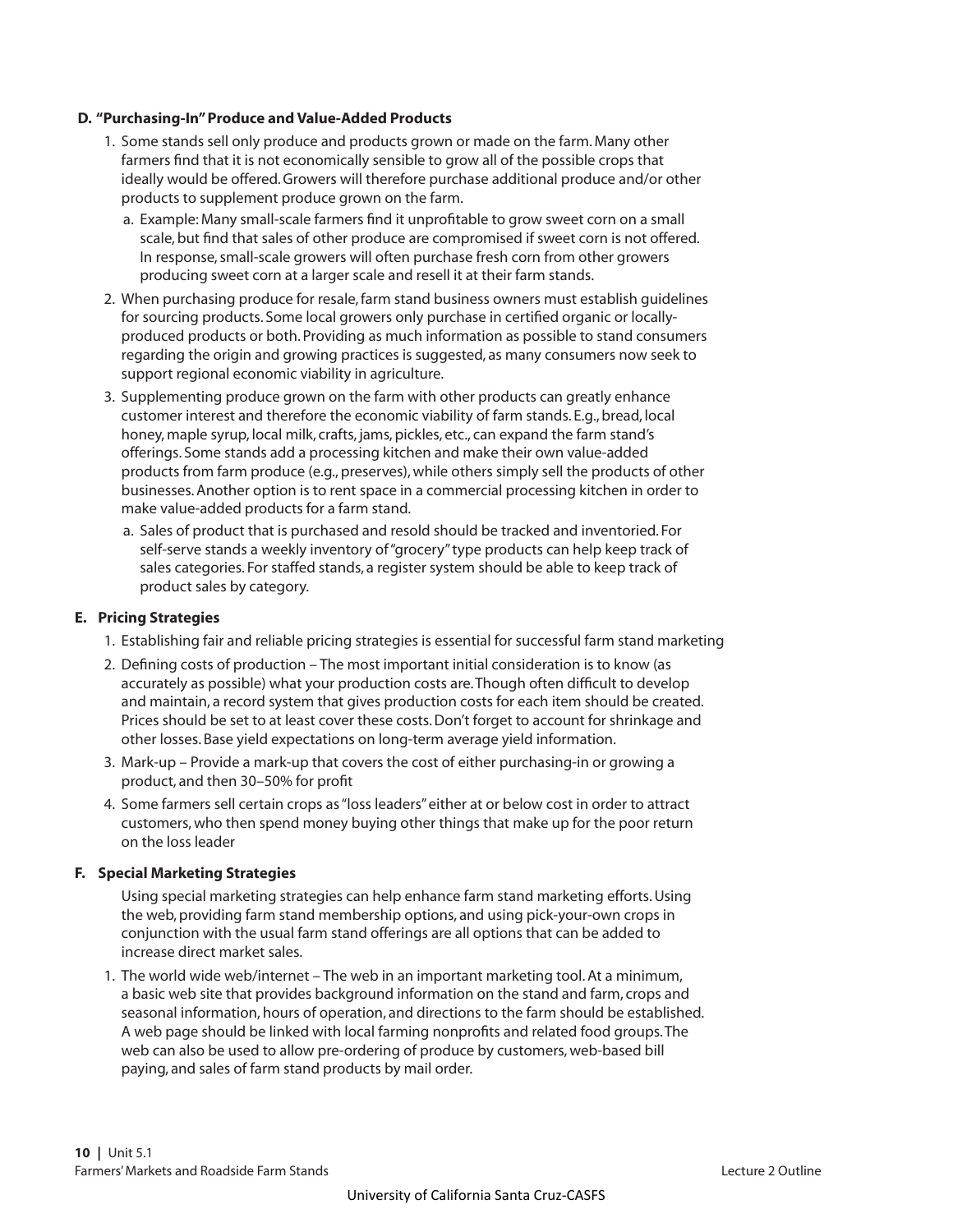- 2. Farm stand memberships Farm stand memberships integrate the economic support of a community supported agriculture (CSA) project with the freedom of food choices of farm stands. This arrangement offers the consumer more options than a traditional CSA, while still providing the farm with guaranteed sales and up-front operating capital. Like a CSA arrangement, farm stand memberships also offer the consumer a feeling of involvement with and support of the farm.
	- a. How farm stand memberships work Like CSA, most farm stand memberships involve the member paying a lump sum to the farm in advance of the season. The member then has credit that can be used over the course of the season. In most cases a slight discount is provided compared to the retail prices normally paid by customers. A careful recordkeeping system is needed in order to keep track of the memberships. Sending a regular newsletter to members can be a good way to remind people of the farm stand and encourage the use of the prepaid credit over the course of a season.
- 3. Pick-your-own operations Pick-your-own operations for popular berry, fruit, and other crops such as beans, peas, and pumpkins can be a profitable undertaking. For this to work the pick-your-own operation fields ideally will be located near the farm stand, or there will be a way to get people parked, to the field, and back out to the stand to pay. Cart or hay rides can also be used to transport people to the field, particularly in the case of apples or pumpkins, when the picking trip is often as much of an outing for the customer as it is a way to harvest food. Sometimes a separate pay station is established in the field, but this is not as useful at encouraging customers to also buy other stand products before or after they pick.

### **G. Advertising and Customer Communication**

- 1. Advertising is an art as much as it is a science. Advertising is very often a sound investment in your business, as consumer awareness is key to developing, maintaining, and improving sales. Free and low-cost methods of advertising should be used as much as possible, and paid advertising should also be considered.
- 2. Signage Good street signage is perhaps the most important initial advertising consideration for a farm stand. Clear signs that state the farm's name, along with specific product signs, can help get people into the parking lot. Before building signs, it is important to check with the town, as most towns have rules and restrictions about what size and type of signs can be installed. Types of signage include –
	- a. Trail blazing signs These direct people from busy roads as appropriate. In many cases barns can provide a good space to install large signs with the farm's logo.
	- b. Changeable chalk board or magnetic lettering signs These can also be useful for grabbing the attention of drivers, particularly if they are updated regularly
- 3. Writing a newsletter for customers can be a great way to communicate with them. Use newsletters to tell people about the farm, how to store, preserve, and prepare seasonal produce, provide recipe ideas, and highlight special events and crop availability. Newsletters can be sent to farm stand members, e-mailed to a larger mailing list, and also provided to customers at the stand. Different farms publish newsletters seasonally, monthly, biweekl,y and weekly .
- 4. Providing recipes at the farm stand, particularly for less common crops, can give people ideas on how to cook vegetables and thus increase sales
- 5. Using the media to generate free press for the farm is an essential strategy. Learn to write a press release and send releases to TV, radio, and newspaper outlets. When the media reporters show or call, give them all of the attention and genuine farmer outlook that you possibly can. A good news story about your farm is worth much more than the same space devoted to paid advertising.
- 6. Paid media advertising should not be discounted. It can be a very effective way to bring consumers to a farm stand.